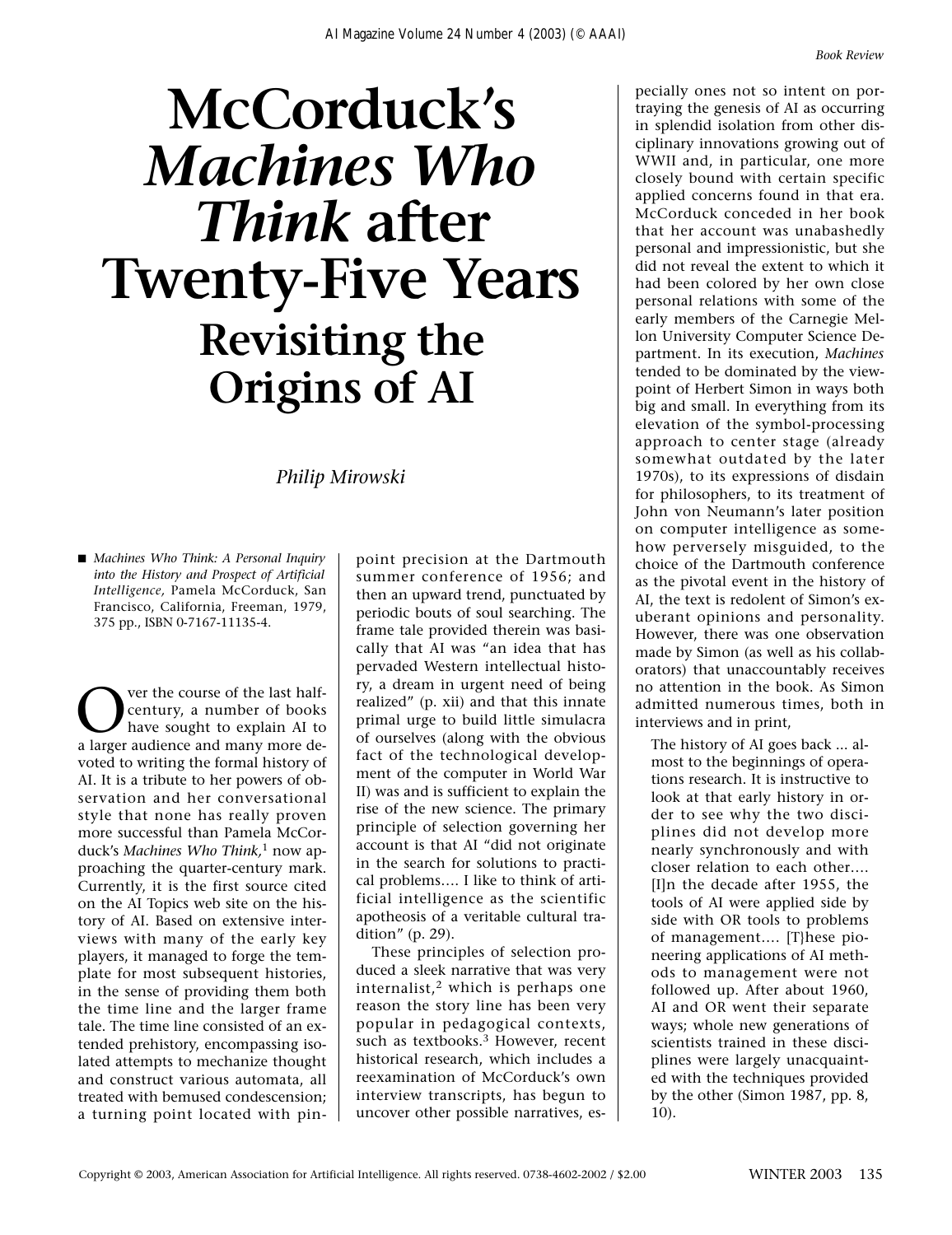In her interviews, J. C. Shaw, the joint author with Simon and Allen Newell of the LOGIC THEORIST, explicitly rejected McCorduck's frame tale: "I saw artificial intelligence not as the threat continually written about in science fiction, but rather as a way of going beyond the limits of operations research and the well-specified problems that could be run on computers [at that time]."<sup>4</sup> Perhaps because they suggested an entirely different genre of history of AI than the one she had envisioned, McCorduck passed such comments by and chose not to follow up on them when they popped up in the interviews. The only times operations research gets mentioned in her text is in a comment about the early work of Charles Babbage (p. 24) and in an acknowledgment in passing that the notorious Newell-Simon paper on the future successes of AI was originally delivered to the Operations Research Society of America (Simon and Newell 1958). McCorduck's preferred narrative was that a different motley of fields, mostly those associated with the natural sciences primarily computer design, cybernetics, mathematical psychology, and formal logic—all contributed component themes to the nascent science but that no single discipline managed to decisively shape the subsequent trajectory of early AI. Her treatment of cybernetics is particularly notable in this regard, given that the rejection of cybernetics in the format of repudiation of concern with the embodiment of the architecture of intelligence in actual machines constituted one of the foundation stones of her account as well as buttressed her identification of Marvin Minsky, John McCarthy and Newell and Simon as her main protagonists; cybernetics constituted the failure that pointed the way forward for AI.5

Although the origins of any novel research program often have their roots buried deep and wide in previous inquiries, the suppression of the role of operations research in the genesis of AI has had important consequences for subsequent comprehension of the goals and ambitions of the early community—and even for the relative significance of certain

events for the history of AI. Of course, the path to understanding this alternative version of the history of AI passes directly though the history of operations research, something we cannot even begin to recount here.<sup>6</sup> Nevertheless, the implications of the operations research connection do go some distance in helping to explain all sorts of phenomena left dangling by McCorduck as well as providing a different perspective on some of the systemic controversies that have persisted in AI down to the present.

First, there are the fundamental contours of the early history of AI that are left unexplained by McCorduck but are illuminated when viewed through the spectacles of operations research. There is, for example, the timing of events, as hinted by the earlier quote from Simon. The advent of AI was not a simple function of computer technology passing a certain threshold of development but, rather, the result of a split from operations research of certain research themes because of some perceived dissatisfaction with prior operations research approaches. Operations research had prided itself as providing scientific expertise for decision making by experts external to the organization being studied, be the client the military or the modern corporation. By the mid-1950s, operations research had enjoyed some successes in applications but was in danger of being relegated to the lower rungs of the organizational hierarchy, consigned to provision of specialized services, on a par with accountancy or personnel management. Newell and Simon in particular argued that if operations research were to become relevant to the highest reaches of the bureaucratic hierarchy, it would have to extend the realm of competence of the operations researcher to expertise in the intuitive and creative side of the scientific process, dealing with the illstructured problems and strategic orientations that were the bread and butter of the chief executive officer or the four-star general. They called for a new discipline to concern itself with problem solving in these alternative settings, dubbing it "complex information processing." The name never really caught on, but the attractions of the term *artificial intelligence* had more than a little to do with the predicament bequeathed by operations research.

Newell and Simon felt that the way to make maximum inroads into areas left untouched by operations research was to remain studiously ambiguous about the primary goals of early attempts to imbue computers with the notoriously elusive virtue of "intelligence." On the one hand, they often portrayed their objective as the simulation of aspects of human intelligence to such a refined degree that the computer might "replace" human beings, in the sense of occupying their bureaucratic locations within an army or corporation; they were enthusiastic about the bureaucratic model of organizations to such an extent that Simon's own heuristic guide in his research was to portray the human mind as itself a bureaucratic hierarchy in miniature, as revealed in his celebrated lectures *The Sciences of the Artificial.* This side of Simon became known as the cognitive psychologist, and it is the vision of AI that provides the backbone for Mc-Corduck's version of the history. It is also the side that garnished all the cultural dissension from the 1960s through the 1990s, from Hubert Dreyfus to John Searle to Roger Penrose. On the other hand, there was also the more pragmatic side to Newell and Simon, the one that sought to provide their clients with discrete programs that would serve primarily to augment human intelligence; that is, more precisely, to provide computer technologies that would assist their users in carrying out their bureaucratic tasks, whether or not they actually mimicked human cognition. It was this side of the history that was altogether banished by McCorduck, with her peremptory dismissal of "solutions of practical problems"; she closed her lone chapter on "applied artificial intelligence" with the comment, "any intelligent program that replaces professionals at what they do and get well-paid for … is going to meet mighty resistance. But the facts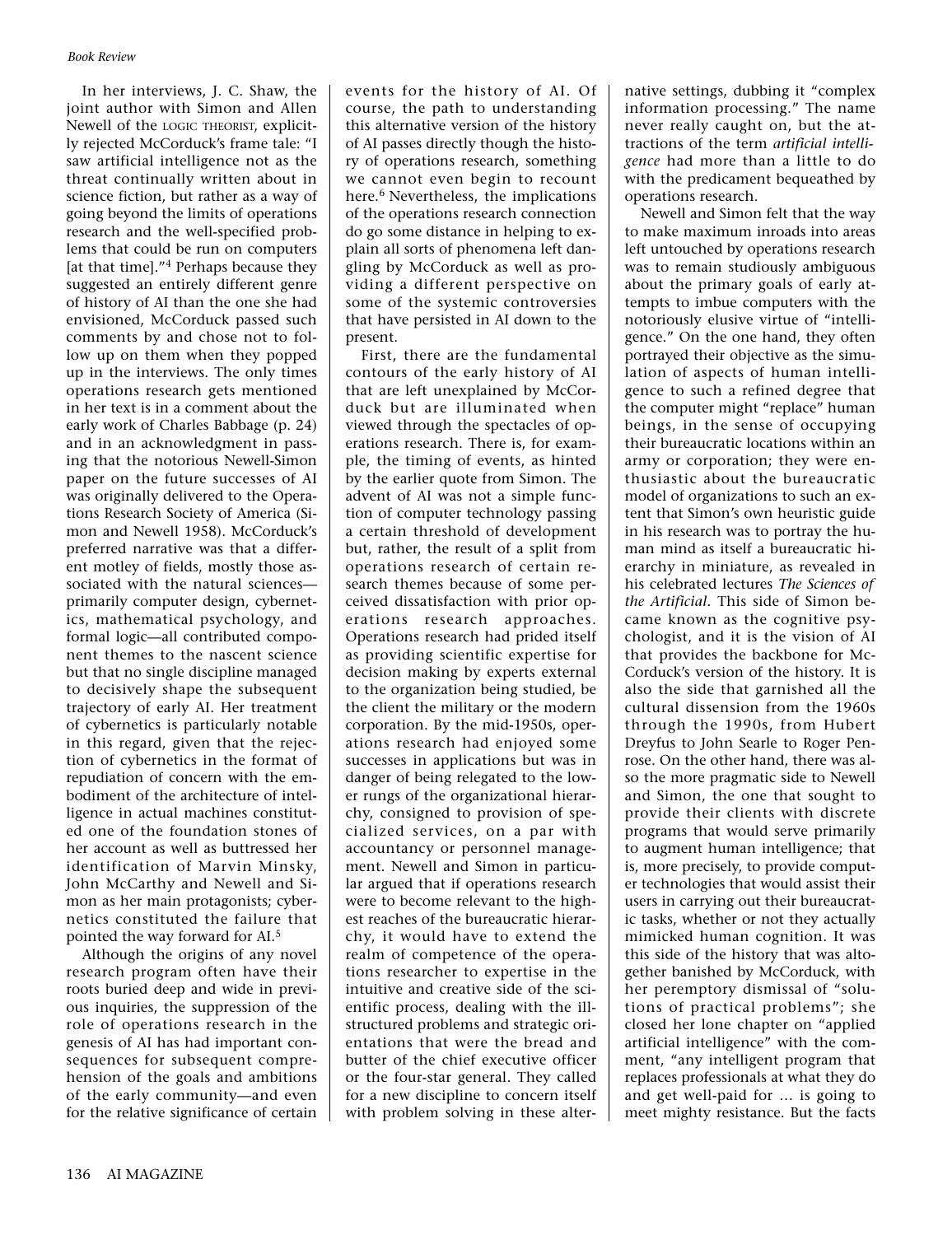are that no resistance has been recorded because no one has had the resources to attempt a large-scale transfer from the laboratory into the field" (p. 301). It was arguably this side of the history of AI that had been the most successful in maintaining the support of client groups as well as absorbing the vast bulk of programming effort. This segment of the science adopted as its manifesto the famous J. C. Licklider (1960) paper entitled "Man-Computer Symbiosis." It was also the version of *intelligence* that von Neumann (another major figure in American operations research) adopted as his holy grail in the last decade of his life; moreover, it explains why both Minsky and Mc-Carthy began their careers with such close ties to von Neumann, only to later repudiate these early enthusiasms. Von Neumann did not oppose AI tout court, pace McCorduck; he was only skeptical about the simulacrum account of its goals. Newell and Simon believed that the best way to get a new scientific discipline off the ground was to remain determinedly agnostic about these goals for as long as possible, and to blur the distinction between scientist and engineer.<sup>7</sup> Others, such as Minsky, tended to wax ironic concerning the distinction: "Newell and Simon have always pretended that they are interested in how humans work and we have pretended that we didn't care very much about that because it wouldn't help much in getting a general theory of intelligence anyhow."8 The term *artificial intelligence* encapsulated this program of ambiguity better than other neologisms, and this creative obfuscation of goals was provided by the problem situation in operations research and not by formal logic, computer design, or mathematical psychology.

The roots of AI in operations research not only shed light on the capacity of the early discipline to productively straddle the scienceengineering divide but also go some distance in explaining other key aspects of the history that McCorduck elides. For example, there was the fact that AI had to find its initial university location in such unusual units

*The roots of AI in operations research not only shed light on the capacity of the early discipline to productively straddle the science- engineering divide but also go some distance in explaining other key aspects of the history that McCorduck elides.*

as business schools or departments of communication, viz., existing operations research sites, not to mention withstanding some initial hostility from electrical engineers and computer scientists. Further, there was the overwhelming dependence of the early AI profession on military funding and, in particular, on the Defense Advanced Research Projects Agency (DARPA) from 1962 to 1975. This dependence becomes comprehensible once one realizes that Marvin Denicoff at the Office of Naval Research and Licklider at DARPA were seen as operating out of the operations research arms of their respective organizations and that they sold their enthusiasms as making useful contributions to decision theory, command, control, communications and logistics rather than having some innate urge to produce simulacra of humans.<sup>9</sup> Indeed, McCorduck's history entirely skirts the central importance of the RAND Corporation for many of the earliest protagonists of AI. Far from this being an accident, RAND was the premier incubator for the development of operations research and systems analysis in the United States in the 1940s to 1960s and, thus, contained the densest concentration of computer programmers in the world in the early 1950s. Indeed, one could make the case that the pivotal spatiotemporal event for the precipitation of AI out of the motley of diverse fields having something to do with the computer was not at all the Dartmouth Conference—McCorduck does acknowledge the disappointment of McCarthy, Minsky, and Newell with their Dartmouth experience with a tinge of perplexity—but rather the previous convocation of the Applied Robotology team at RAND in 1950 and its offshoot, the Systems Research Laboratory. Merrill Flood had already thrown down the gauntlet in 1951:

[N]obody really knows anything about consciousness. Now the purpose of Robotology is to take a hard problem such as this one of consciousness, or a relatively easy one like the learning problem—I can feel the psychologists shudder as I say this—so that a mixed team can be truly scientific in their work on them. Robotology, then, is a way of solving the communication problem in the sense that we don't just let people talk philosophy, or methodology, or just plain hot air; they must talk in terms of something to be put into the design of an object (p. 34).

McCorduck makes much of the statement that it was only Newell and Simon who had a working program to present to the public at the Dartmouth conference, but it was developed at RAND, where there was already a well-established ethos of having to put your ideas into code before you could claim to have made a real contribution to the science of intelligence.

Another peculiarity of the early history of AI that is explained by the operations research connection is the seeming retardation of the uptake of AI in Great Britain, a fact noted in passing by McCorduck (p. 68). Even though Alan Turing's 1950 paper is sometimes treated as the first calling card for the discipline of AI, and some maintain it was the British who wrote the first working program to play a game of checkers, and British activity in cybernetics initially outstripped efforts in the United States in the 1950s, it is the general consensus that British pursuit of AI was retarded for at least a decade, if not more, in comparison to U.S. efforts. This curious